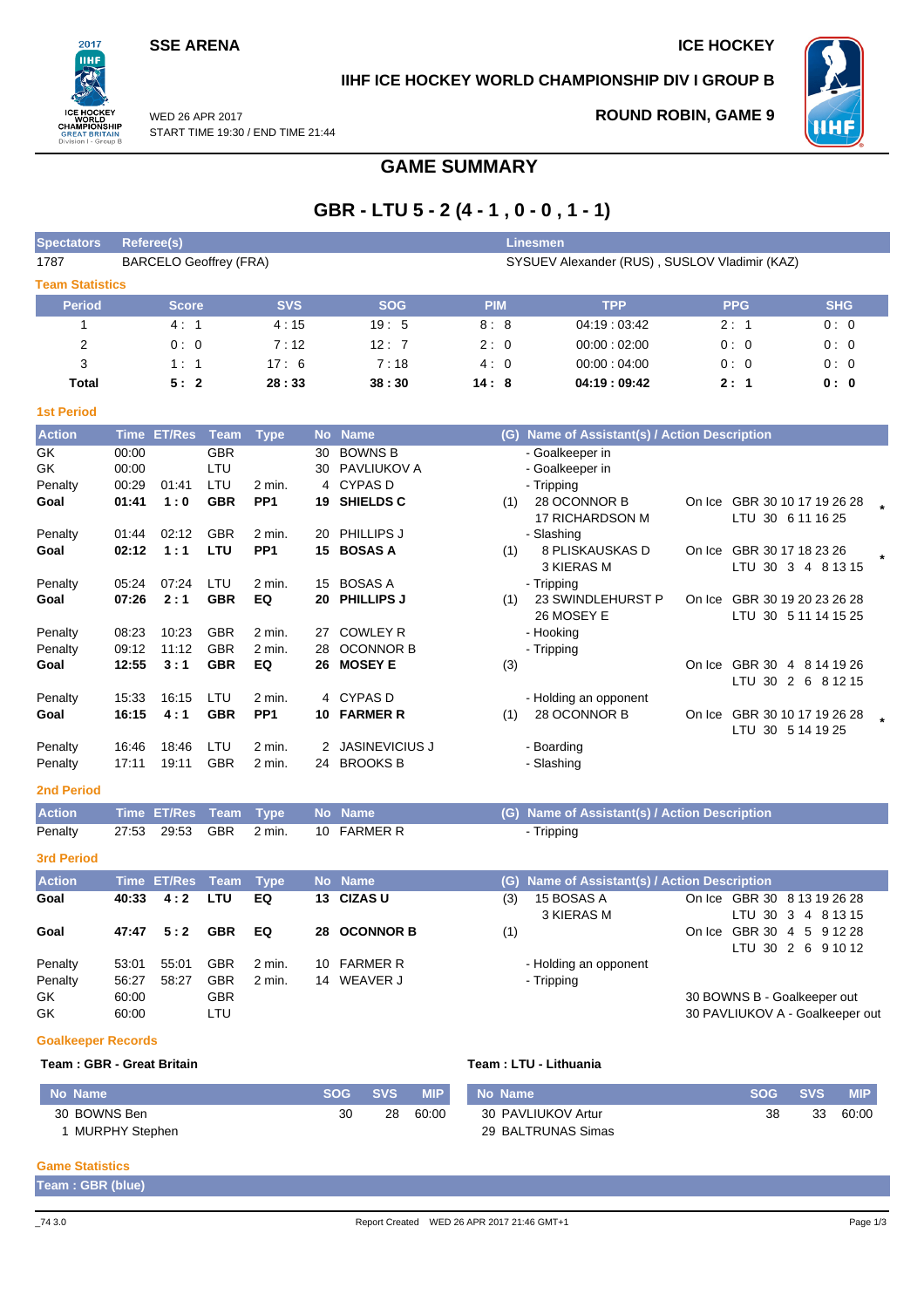**SSE ARENA ICE HOCKEY** 



# **IIHF ICE HOCKEY WORLD CHAMPIONSHIP DIV I GROUP B**



WED 26 APR 2017 START TIME 19:30 / END TIME 21:44

## **ROUND ROBIN, GAME 9**

|                   | Head Coach: RUSSELL Peter |          |                |             |                |                |             |          |        |    | <b>Shots on Goal</b> |                |                        |             |
|-------------------|---------------------------|----------|----------------|-------------|----------------|----------------|-------------|----------|--------|----|----------------------|----------------|------------------------|-------------|
| <b>No Pos</b>     | <b>Name</b>               | G        | A              | P           | <b>PIM</b>     | $FO+$          | FO-         | $FO+/-$  | FO%    |    | $\overline{2}$       | $\overline{3}$ | <b>TS</b><br><b>OT</b> | $+/-$       |
| 8 F               | <b>MYERS Matthew</b>      | 0        | 0              | 0           | 0              | 5              | 3           | 2        | 62.50  | 0  | 1                    | 0              | 1                      | $\Omega$    |
| 13 D              | <b>PHILLIPS David</b>     | 0        | 0              | 0           | 0              | 0              | 0           | $\Omega$ | 0.00   | 0  | 0                    | 0              | 0                      | -1          |
| 19 F              | SHIELDS Colin             |          | 0              |             | 0              | 5              | 0           | 5        | 100.00 | 3  | 0                    | 0              | 3                      | $+1$        |
| 26 F              | MOSEY Evan (BP)           |          |                | 2           | 0              | 0              |             | -1       | 0.00   | 2  | 0                    | 2              | 4                      | $+1$        |
| 28 D              | <b>OCONNOR Ben</b>        |          | $\overline{2}$ | 3           | $\overline{2}$ | 0              | 0           | $\Omega$ | 0.00   | 1  | 1                    |                | 3                      | $+1$        |
| 4 D               | <b>LEE Stephen</b>        | 0        | 0              | 0           | 0              | 0              | 0           | 0        | 0.00   | 0  | 2                    | 0              | 2                      | $+2$        |
| 10 F              | <b>FARMER Robert</b>      |          | 0              |             | 4              | 0              | $\mathbf 0$ | 0        | 0.00   | 3  | 1                    | $\Omega$       | $\overline{4}$         | $\mathbf 0$ |
| 14 D              | <b>WEAVER Jonathan</b>    | 0        | 0              | 0           | 2              | 0              | 0           | 0        | 0.00   |    | 0                    | <sup>0</sup>   | 1                      | $+1$        |
| 18 F              | <b>STEWART Liam</b>       | 0        | 0              | 0           | $\mathbf 0$    | 4              | 3           |          | 57.14  | 0  | 0                    |                |                        | $\mathbf 0$ |
| 24 F              | <b>BROOKS Brendan</b>     | $\Omega$ | 0              | $\Omega$    | 2              | $\overline{2}$ |             |          | 66.67  | 3  | 1                    | $\Omega$       | 4                      | 0           |
| 5 F               | <b>CLARKE David</b>       | 0        | 0              | 0           | 0              | 0              | 0           | 0        | 0.00   | 2  |                      | 0              | 3                      | $+1$        |
| $\mathsf{F}$<br>9 | PEACOCK Craig             | 0        | 0              | $\Omega$    | 0              | 7              | 5           | 2        | 58.33  |    | 0                    | $\Omega$       | 1                      | $+1$        |
| 12 F              | DOWD Robert +A            | 0        | 0              | 0           | 0              | 2              | 0           | 2        | 100.00 | 2  | $\overline{2}$       | 3              | 7                      | $+1$        |
| 17 D              | RICHARDSON Mark +A        | 0        |                |             | 0              | 0              | $\Omega$    | $\Omega$ | 0.00   | 0  | 0                    | $\Omega$       | 0                      | $\mathbf 0$ |
| 23 D              | SWINDLEHURST Paul         | 0        |                | 1           | 0              | 0              | 0           | $\Omega$ | 0.00   | 0  | 0                    | 0              | 0                      | $+1$        |
| 7 F               | <b>LACHOWICZ Robert</b>   | 0        | 0              | $\mathbf 0$ | 0              | 0              | 0           | 0        | 0.00   | 0  |                      | 0              |                        | 0           |
| 11 D              | <b>GARSIDE Mark</b>       | 0        | 0              | $\Omega$    | 0              | $\mathbf 0$    | 0           | $\Omega$ | 0.00   | 0  | 0                    | $\Omega$       | 0                      | 0           |
| 16 F              | <b>DUGGAN Samuel</b>      | 0        | 0              | 0           | 0              | 0              |             | -1       | 0.00   | 0  | 0                    | $\Omega$       | 0                      | $\mathbf 0$ |
| 20 F              | PHILLIPS Jonathan +C      |          | 0              |             | 2              |                |             | 0        | 50.00  |    |                      | 0              | $\overline{2}$         | $+1$        |
| 27 F              | <b>COWLEY Russell</b>     | 0        | 0              | 0           | $\overline{2}$ | 6              | 7           | -1       | 46.15  | 0  | 1                    | $\Omega$       | $\mathbf{1}$           | $\mathbf 0$ |
| GK<br>1           | <b>MURPHY Stephen</b>     | 0        | 0              | 0           | 0              |                |             |          |        | 0  | 0                    | 0              | 0                      |             |
| 30 GK             | <b>BOWNS Ben</b>          | 0        | 0              | 0           | 0              |                |             |          |        | 0  | 0                    | $\Omega$       | 0                      |             |
| <b>Total</b>      |                           | 5        | 5              | 10          | 14             | 32             | 22          | 10       | 59.26  | 19 | 12                   |                | 38                     |             |

## **Team : LTU (white)**

|                      | <b>Head Coach: HAAKE Bernd</b> |                |          |                |                |       |                |              |        |                |                | <b>Shots on Goal</b> |                         |             |
|----------------------|--------------------------------|----------------|----------|----------------|----------------|-------|----------------|--------------|--------|----------------|----------------|----------------------|-------------------------|-------------|
| <b>No Pos</b>        | <b>Name</b>                    | G              | А        | P              | <b>PIM</b>     | $FO+$ | FO-            | $FO+/-$      | FO%    |                | $\overline{2}$ | 3 <sup>1</sup>       | <b>OT</b><br><b>TS</b>  | $+/-$       |
| 3 D                  | KIERAS Mindaugas +C            | 0              | 2        | 2              | 0              | 0     | 0              | 0            | 0.00   | 0              | 0              | 0                    | 0                       | $+1$        |
| 4 D                  | <b>CYPAS Domantas</b>          | 0              | 0        | 0              | 4              | 0     | 0              | 0            | 0.00   | 0              |                |                      | $\overline{\mathbf{c}}$ | $+1$        |
| F<br>8               | PLISKAUSKAS Darius +A          | 0              |          |                | 0              | 0     | $\overline{2}$ | $-2$         | 0.00   | 1              |                | $\overline{2}$       | 4                       | $\mathbf 0$ |
| F<br>13              | CIZAS Ugnius (BP)              |                | 0        |                | 0              | 10    | 13             | $-3$         | 43.48  | 0              |                |                      | $\overline{2}$          | $+1$        |
| 15 F                 | BOSAS Arnoldas +A              |                | 1        | $\overline{2}$ | $\overline{2}$ | 0     | $\Omega$       | $\Omega$     | 0.00   | $\overline{2}$ |                |                      | 4                       | $-1$        |
| 2 D                  | <b>JASINEVICIUS Jaunius</b>    | 0              | 0        | 0              | 2              | 0     | 0              | 0            | 0.00   | 0              | 0              | 0                    | 0                       | $-2$        |
| 6<br>D               | <b>KATULIS Arturas</b>         | 0              | 0        | 0              | $\mathbf 0$    | 0     | 0              | $\mathbf 0$  | 0.00   | 0              | 1              | $\mathbf 0$          | 1                       | $-2$        |
| F<br>11              | <b>RULEVICIUS Pijus</b>        | 0              | $\Omega$ | 0              | 0              | 0     | 6              | -6           | 0.00   | 0              | 0              | $\Omega$             | 0                       | $-1$        |
| F<br>16              | <b>GINTAUTAS Paulius</b>       | 0              | 0        | 0              | 0              | 0     | 0              | 0            | 0.00   | 0              | 0              |                      |                         | 0           |
| 17 F                 | <b>BOGDZIUL Daniel</b>         | 0              | 0        | 0              | 0              | 3     | 3              | $\Omega$     | 50.00  | $\mathbf{1}$   | 0              | $\mathbf 0$          |                         | $\mathbf 0$ |
| 5 D                  | PROTCENKO Edgar                | 0              | 0        | 0              | 0              | 0     | 0              | 0            | 0.00   | 0              | 0              | 0                    | 0                       | -1          |
| 7 F                  | <b>CETVERTAK IIja</b>          | 0              | 0        | 0              | 0              | 3     | 5              | $-2$         | 37.50  | 0              | $\mathbf 0$    | $\overline{4}$       | 4                       | $\mathbf 0$ |
| 19 F                 | <b>KRAKAUSKAS Emilijus</b>     | 0              | $\Omega$ | 0              | 0              |       | 0              | $\mathbf{1}$ | 100.00 | 0              | 0              | 3                    | 3                       | $\pmb{0}$   |
| F<br>21              | <b>KALEINIKOVAS Mark</b>       | 0              | 0        | 0              | 0              | 0     | 0              | 0            | 0.00   | 0              | $\mathbf 0$    | $\overline{2}$       | $\overline{\mathbf{c}}$ | 0           |
| 25 D                 | <b>ALIUKONIS Rolandas</b>      | 0              | $\Omega$ | $\Omega$       | $\Omega$       | 0     | $\Omega$       | $\Omega$     | 0.00   | 1              | $\Omega$       | 1                    | $\overline{2}$          | $-1$        |
| F<br>9               | <b>FISCEVAS Aimas</b>          | 0              | 0        | 0              | 0              | 4     | 2              | 2            | 66.67  | 0              | 0              | 0                    | 0                       | $-1$        |
| F<br>10 <sup>°</sup> | <b>BENDZIUS Aivaras</b>        | 0              | 0        | 0              | 0              | 0     | $\Omega$       | $\Omega$     | 0.00   | 0              | $\mathbf 0$    |                      | 1                       | $-1$        |
| 12 F                 | <b>VERENIS Povilas</b>         | 0              | $\Omega$ | $\Omega$       | 0              | 0     | 0              | $\Omega$     | 0.00   | 0              | 2              |                      | 3                       | $-2$        |
| 14 F                 | RYBAKOV Edgar                  | 0              | 0        | 0              | 0              | 1     |                | 0            | 50.00  | 0              | 0              | 0                    | 0                       | $-1$        |
| 18 D                 | <b>JONUSKA Lukas</b>           | 0              | $\Omega$ | $\mathbf 0$    | 0              | 0     | $\Omega$       | $\Omega$     | 0.00   | 0              | $\mathbf 0$    | $\Omega$             | 0                       | $\mathbf 0$ |
| 29 GK                | <b>BALTRUNAS Simas</b>         | 0              | 0        | 0              | 0              |       |                |              |        |                | 0              | 0                    | 0                       |             |
| 30 GK                | PAVLIUKOV Artur                | 0              | 0        | 0              | 0              |       |                |              |        |                | $\Omega$       | 0                    | 0                       |             |
| Total                |                                | $\overline{2}$ | 4        | 6              | 8              | 22    | 32             | $-10$        | 40.74  | 5              | 7              | 18                   | 30                      |             |